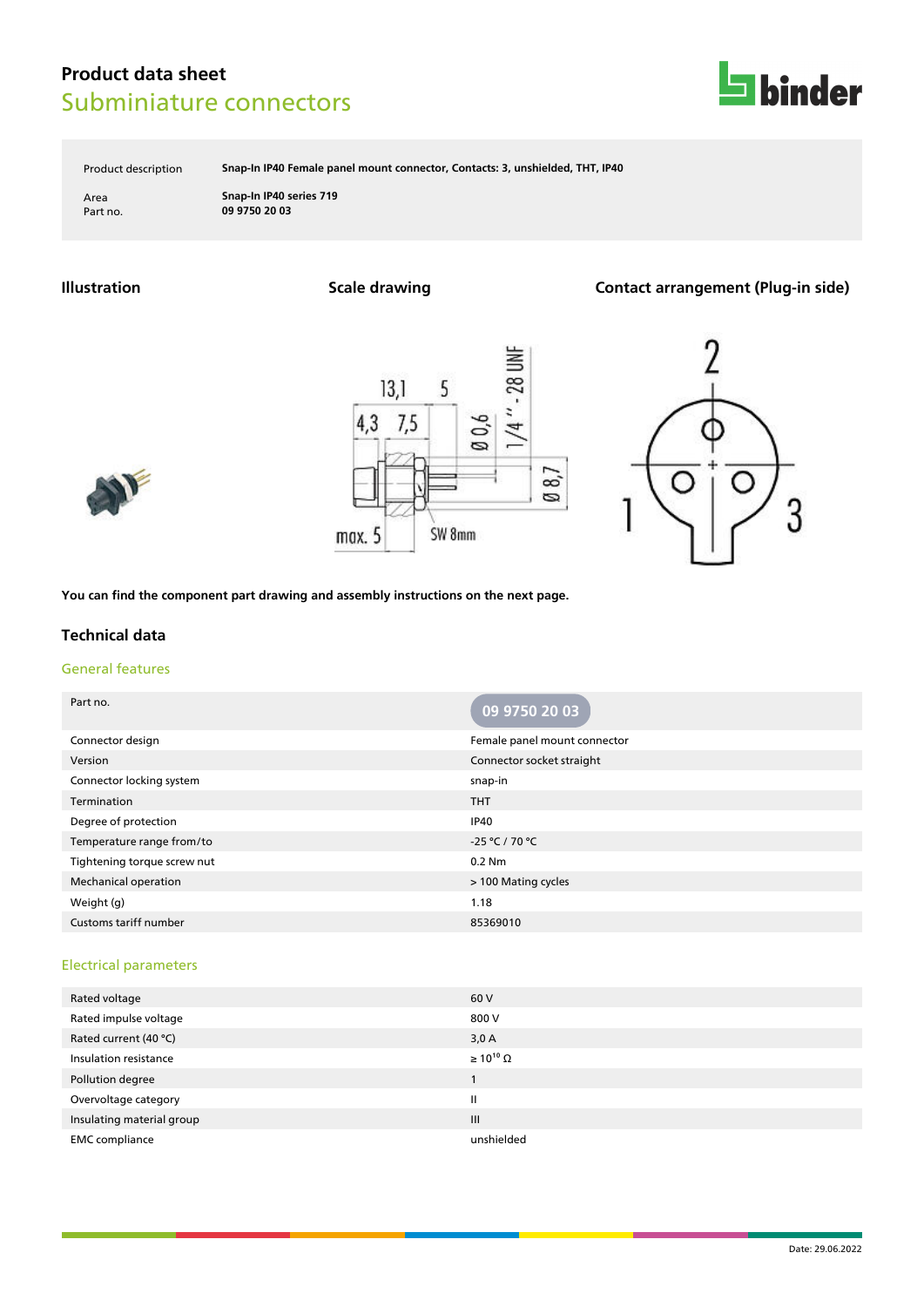

Product description **Snap-In IP40 Female panel mount connector, Contacts: 3, unshielded, THT, IP40**

Area **Snap-In IP40 series 719** Part no. **09 9750 20 03**

### Material

| Housing material      | PA                        |
|-----------------------|---------------------------|
| Contact body material | PA                        |
| Contact material      | CuSn (bronze)             |
| Contact plating       | Au (gold)                 |
| <b>REACH SVHC</b>     | CAS 7439-92-1 (Lead)      |
| SCIP number           | SCIP-number not available |

#### Classifications

| eCl@ss 11.1     | 27-44-01-09 |
|-----------------|-------------|
| <b>ETIM 7.0</b> | EC003569    |

# **Component part drawing**

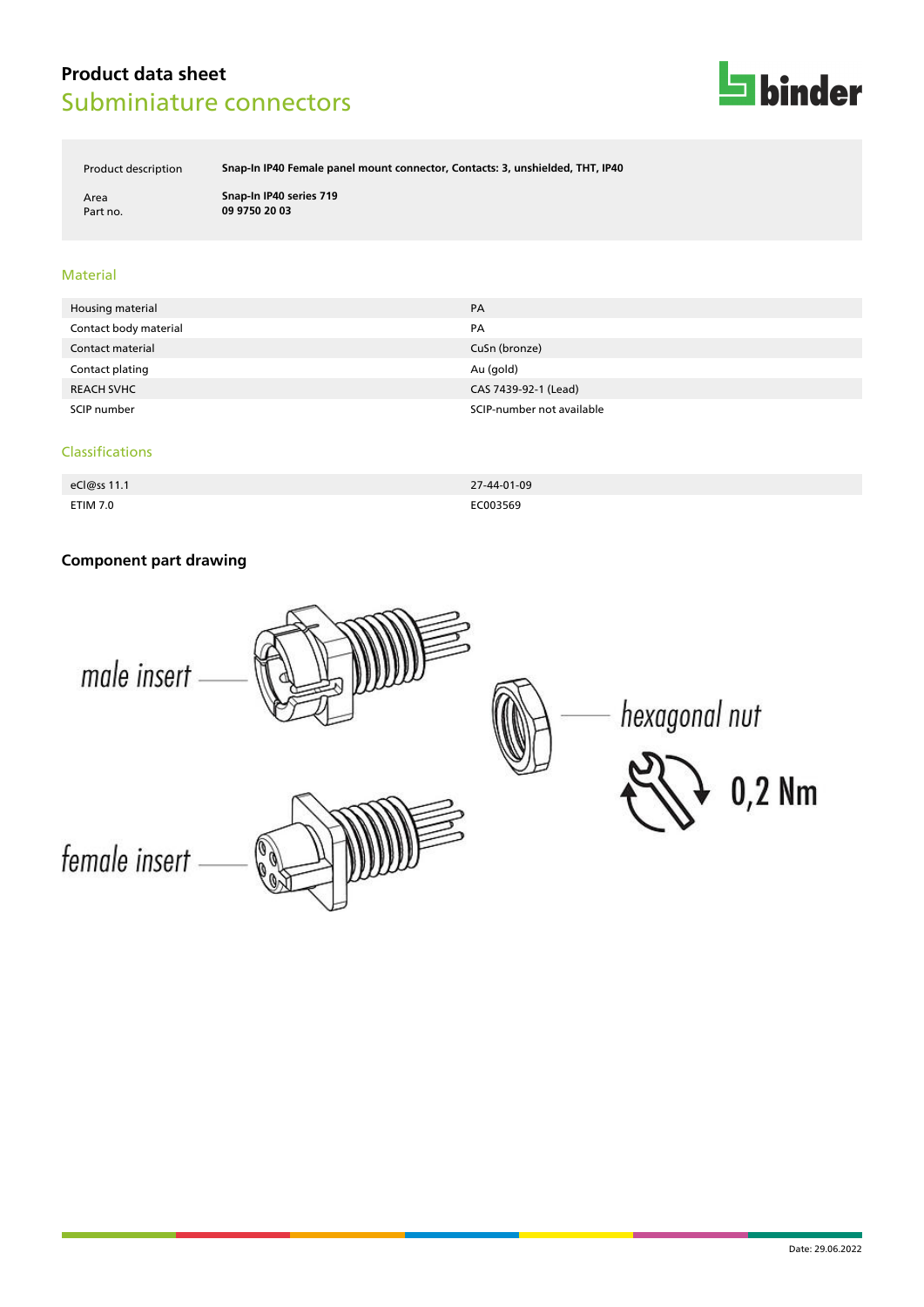

Product description **Snap-In IP40 Female panel mount connector, Contacts: 3, unshielded, THT, IP40**

Area **Snap-In IP40 series 719** Part no. **09 9750 20 03**

### **Assembly instructions / Panel cut-out**